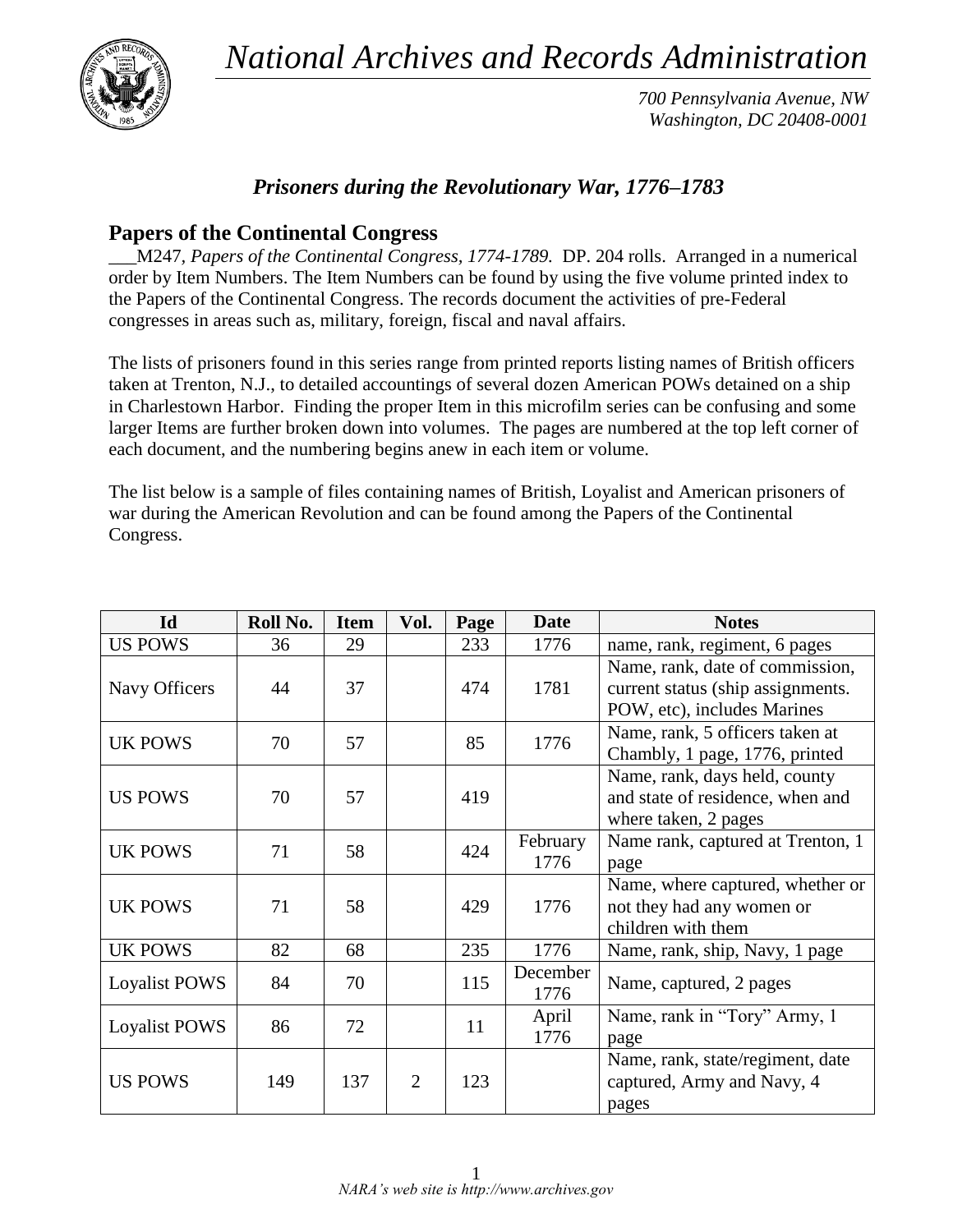| Id                       | Roll No. | <b>Item</b> | Vol.           | Page | <b>Date</b> | <b>Notes</b>                                                                    |
|--------------------------|----------|-------------|----------------|------|-------------|---------------------------------------------------------------------------------|
| <b>US POWS</b>           | 159      | 147         | $\overline{4}$ | 9    | 1778        | Name, rank, date and place of<br>capture, 81 officers, 3 pages                  |
| <b>US POWS</b>           | 159      | 147         | $\overline{4}$ | 21   | 1779        | Name, rank, date and place of<br>capture, officers, 2 pages                     |
| <b>US POWS</b>           | 159      | 147         | $\overline{4}$ | 27   | 1779        | Name, rank, amount billeted,<br>officers, 2 pages                               |
| <b>US POWS</b>           | 167      | 152         | 3              | 55   | 1776        | Name, rank, regiment, taken at<br>NY, officers, 1 page                          |
| <b>US POWS</b>           | 168      | 152         | 5              | 523  | 1778        | Name, rank, officers by name,<br>number of privates, 1 page                     |
| <b>Loyalist POWS</b>     | 175      | 155         | $\overline{2}$ | 173  | 1781        | Name, rank, officers by name,<br>number of privates, 1 page                     |
| <b>US POWS</b>           | 175      | 155         | 2              | 219  | 1781        | Name, rank, on ship in<br>Charlestown Harbor, 3 pages                           |
| British &<br>German POWS | 178      | 159         |                | 202  | 1776        | Name, British & Hessians taken at<br>Staten Island, 1 page                      |
| Loyalist POWS            | 183      | 166         |                | 489  | 1778        | Name, rank, names of family<br>members taken                                    |
| <b>US POWS</b>           | 186      | 169         | 2              | 260  | 1776        | Name, rank, regiment of officers,<br>number of privates, taken at NY,<br>1 page |

## **Revolutionary War Rolls**

\_\_\_M246, *Revolutionary War Rolls, 1775-1783.* DP. 138 rolls. Roll 135, jacket 4 of this series contains about thirty pages of names listing American prisoners of war. The lists usually contain name, rank, state of residence, and regiment. These lists are mainly centered around 1780, but the dates cover most of the war. This chart below contains a short catalog of files containing names of British, Loyalist and American prisoners of war.

| Id             | Roll No. | <b>Jacket</b>  | List No.       | <b>Date</b> | <b>Notes</b>                                |
|----------------|----------|----------------|----------------|-------------|---------------------------------------------|
| <b>US POWS</b> | 135      | 4              |                |             | Name, rank, corps, amount paid,<br>officers |
|                |          |                |                |             |                                             |
| <b>US POWS</b> | 135      | $\overline{4}$ | $\overline{2}$ | 1782        | Officers taken at Long Island,              |
|                |          |                |                |             | name rank, corps                            |
| <b>US POWS</b> | 135      | $\overline{4}$ | 3              | 1778        | Officers on parole from Long                |
|                |          |                |                |             | Island, name, rank                          |
|                | 135      |                |                | 1780        | Prisoners exchanged, name, rank,            |
| <b>US POWS</b> |          | $\overline{4}$ | 4              |             | officers only                               |
| US & UK        |          |                |                |             | Prisoners exchanged, name, rank,            |
| <b>POWS</b>    | 135      | 4              |                | 1779        | officers only                               |
| <b>US POWS</b> | 135      | 4              | 6              | 1780        | Name, rank, officers only                   |